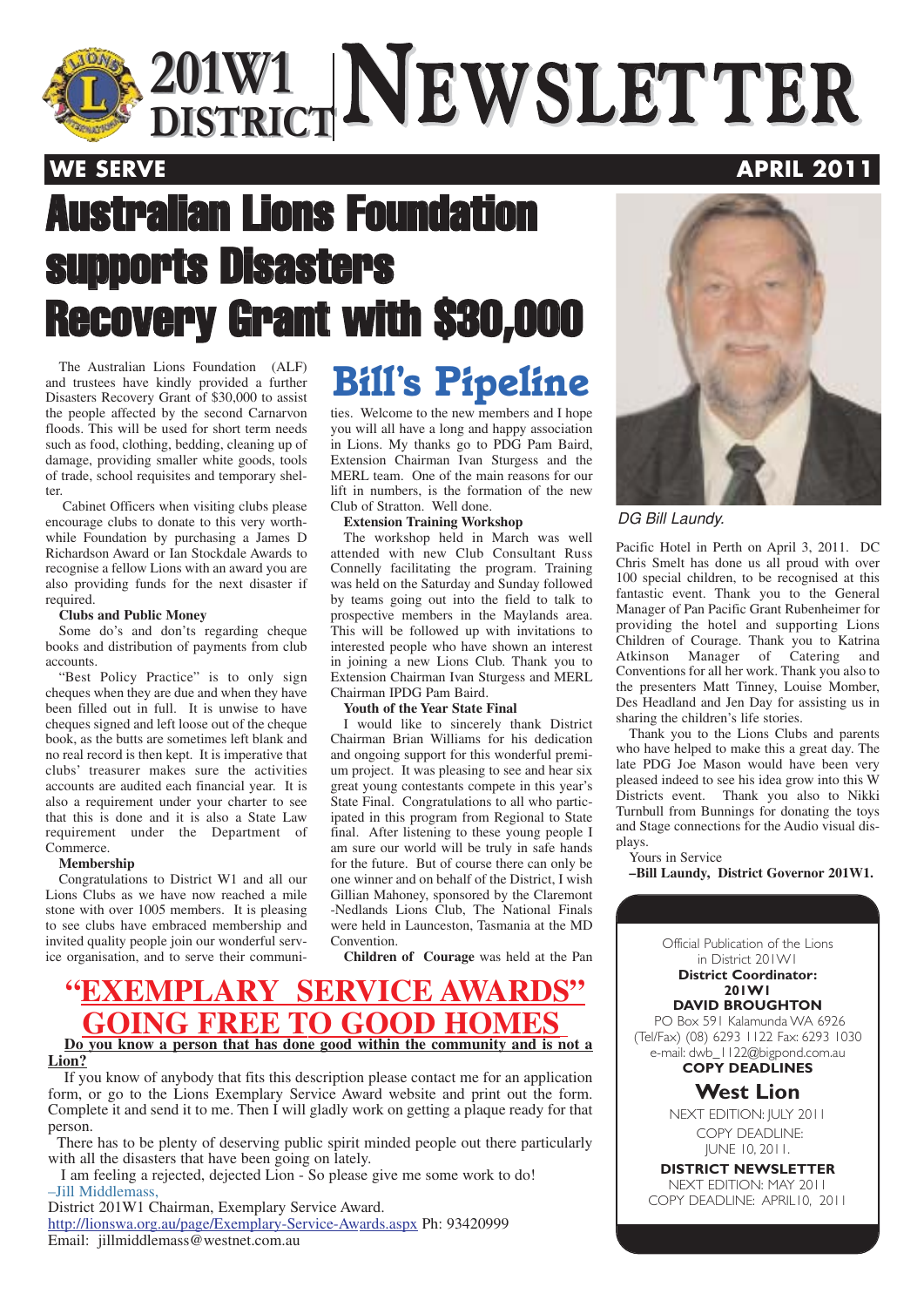### **Second Essential Juice weekend brings Lions to a new level on friendship**

How many of you regularly remind yourselves of and live by the Lions Code of Ethics and Purposes? This was one of several questions put to Lions who attended the second Essential Juice weekend at conducted by W2 PDG Bruce Hearman at Myalup in March.

**Lions member**: "For me, the words held within are particularly inspirational. I think of them when I drive to work every morning. When I get into work, I am feeling positive that I will act with respect, empathy and compassion to everyone I meet, and be careful with my criticism and liberal with my praise, to offer up my day for the greater good, and in return I will feel complete and rewarded just for being the best I can be. –Teresa Delany-Akesson: Fremantle Lions.

This is even more prevalent now that I have completed the Leadership Program.

First and foremost – what a wonderful weekend of discovery!!! Special thanks to Bruce, Robyn, Allan, Peter, Geoff and Terry for their wisdom, humour, honesty and direction. I think I speak for everyone when I say that we will be talking about the weekend for many months to come.

All participants were encouraged to look into themselves to discover and understand things about themselves with new clarity and acceptance. Most of all, there is now a defined pathway that I'm sure we can all follow, to make not only ourselves better persons, but influence others with the renewed faith. I have done many courses in my time and to hear Bruce put into words what others cannot was truly inspirational. Bruce and his team did it with ease and conviction. Leadership is not about who has the loudest voice or who is the most opinionated: It is about having people who want to follow you because of your humanity, integrity, honesty and consultative approach relevant to the ideals of Lions International and life itself. Leadership is the ability to work towards a unified approach to common objectives held within all that is Lions International.

More comments about the course are as follows:

**Lions member:** "I went to my first Leadership weekend at Noalimba: Soon after I joined Lions as a charter member of Cockburn about 16 years ago. I went again to Point Walter three years ago and lastly to the Myalup event. Why one would ask?

Some of my more humorous friends would say 'Because you are thick!', but the real reason is because I believe that learning should be a lifelong endeavour.

The lessons I have learned from each weekend are still fresh in my mind and every time I return home from a leadership event, I am a different man, more able to deal with all what life throws at me.

Relationships with family, friends and customers improved and I enjoyed more and more my fellowship with Lions.

I don't have words strong enough to encourage others to attend the forthcoming Leadership weekend. They are really too good to be true.

**Lions Member:** Myalup Pines serene surroundings; just the place for our inspirational, friendly and fun filled Leadership Weekend - The Essential Juice.

We all arrived as strangers and have left good friends. All have the greatest intent to stay in touch. Our speakers kept the programs fun and



Pictured above W2PDG Bruce Hearman, W2 Lions Robyn Roney, Margaret Sparkman, Teresa Delany-Akesson, Alan Hawkins, Joanne Foster, June Lewis, Kathryn Jackson, Jan Veal, Allan Lowe W1, Vera Barlett, Sue Burrow, Stafano Piviali, Jo Holding W1.

ticking along. Robyn's Country Kitchen kept us well fed and watered. Food was great. It was then all hands on deck for the cleaning up.

Saturday evening's dinner meeting was well in order and kept flowing by Lion Allan Lowe.

The merriment continued into the evening with a rendition of Annie's Song by Lions Stefano and Joanne, followed by fellow Lions joining in with community singing! It was a top evening.

Feedback from our weekend has been awesome and fantastic. I can recommend Lions Leadership for everyone.

**Lions member:** "As you know, I was scared to fail, but gathered great strength from the program content and all my friends that I feel I have made.

I am putting into practice the info that we were given on the weekend and have started info re manuals, itineraries and guest speakers already, as the incoming secretary, together with a whole lot of jobs that have been waiting.

For me the weekend was inspirational, very informative and friendly, not to mention lots of fun."

**Lions member:** The party night at No. 2 was one I will remember for a long time. I have not laughed so much for many years.

We not only had us five women in the house but also Mickey who slept in Teresa's room: We waited for a scream but she slept until she was woken being told it was lunch time! What a great bunch of ladies and I am so pleased that I had the pleasure to meet ever person on the course.

**Lions member:** "It's fairly confronting to turn up to a place not knowing anyone, and being somewhat shy. It only took a short time before I realised I was where I was meant to be. To be able to connect to so many people; to be able to be myself and to be part of Marg's 'party house' along with the three "J's" was simply awesome. So many new friendships made from far and wide. I will never forget the hilarious antics, the honesty, the tears and the friendship that the weekend of discovery presented to us. Thank you to everyone that participated and I look forward to catching up on a regular basis. To Vera: Thank you for laughing at my jokes and immaturity. To Allan, (Mr President, Your Worship, Your Honour, the Chair, Harry Krishna {sic} etc) thank you for your patience during "the all important" Lions meeting on Saturday night. To the 3 J's: thank

you for waking me each morning. To Robyn: Thank you for giving me ice water. To all others, thank you for your patience, friendship and tolerance. Lions is quite simply where I want to be.'

**Lions member:** Bruce showed amazing skill in pulling together a group of people basically unknown to each other from all backgrounds and varying belief systems to form a supportive and nurturing group that now feel a connection to each other beyond the bounds of Lions.

**General:** Do something for yourself and register for the next Leadership weekend. It is truly worth every minute and will renew your energy and inspiration to life. You will gain friendships that will last a lifetime. It will make you proud of whom you have become and all that you have overcome, in addition to the realisation of what you still have to offer in this wonderful world.

**Inspirational words relating to true leadership:** *"People are like stained-glass windows. They sparkle and shine when the sun is out, but when the darkness sets in; their true beauty is revealed only if there is a light from within."* –Elizabeth Kubler Ross.

**And:***"I light my candle from their torches".* –Robert Burton.

**And:** *"Losers assemble in little groups to share their misery and bitch about the coaches and the guys in other little groups. Winners assemble as a team." –*Broncos American Football Club Rooms.

### Lions Dryandra Woodland Village Seeking fu for ca

Dear Lions Club President

Your Lions Dryandra Woodlands Village continues to provide affordable accommodation for Lions and the general public alike.

In order to keep the Village running at an optimum level, money for capital works is always needed.

We are currently raising funds for the renovation of Tamar Hall at a cost of between 20 – 50 thousand dollars. We have also begun a repainting program for all the cottages in need.

Any donation your club can make to this worthy cause will be greatly appreciated.<br>
-Lion Bev Howard, Chairman Lions

*–Lion Bev Howard,* **Dryandra Woodland Village.**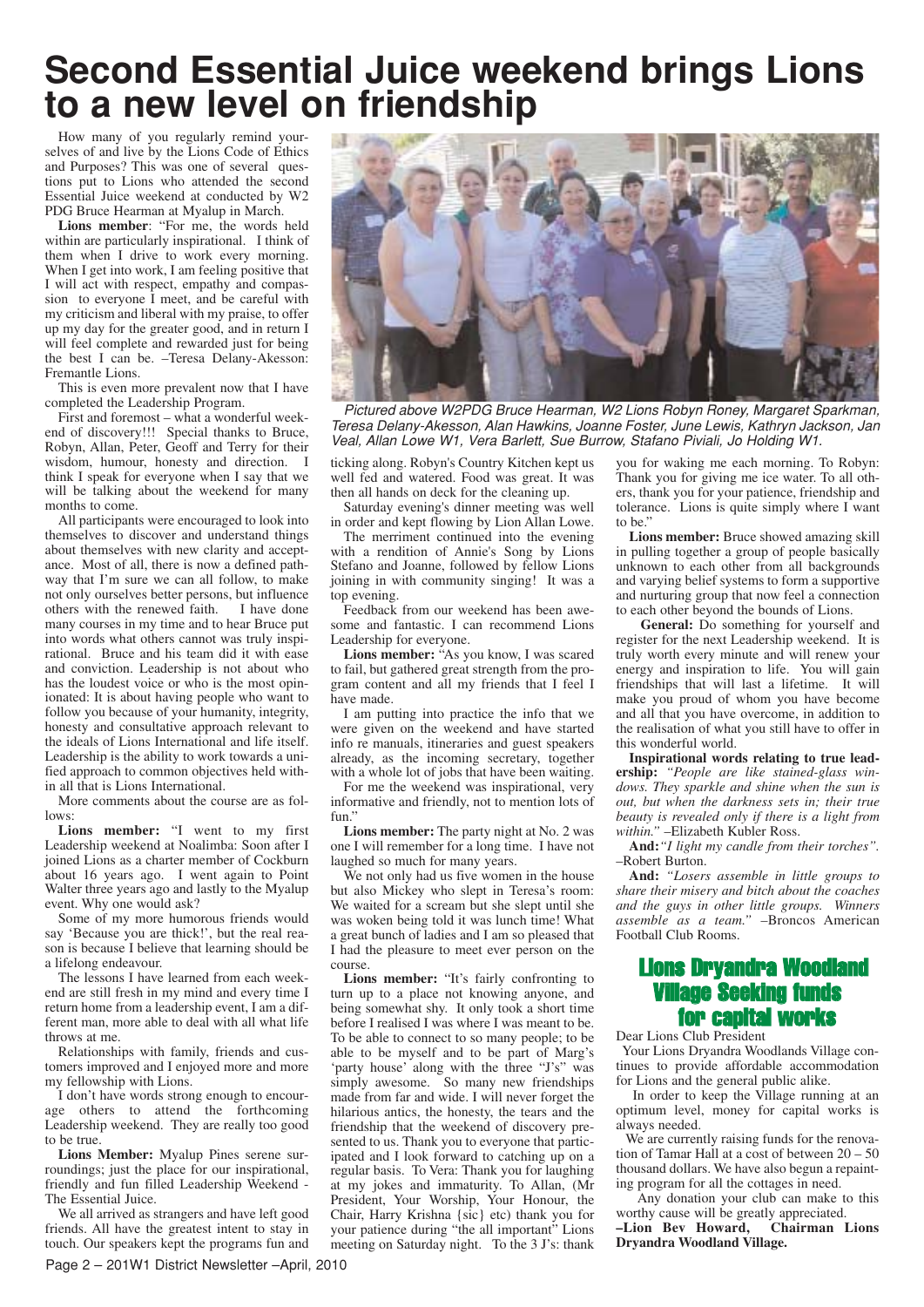## Location change adds value to Children of Courage

WHEN the Lionistic year started, this event was going to be held at St Mary's Anglican Girls School as usual, W1 Children of Courage chairman Chris Smelt of the District Newsletter

"However, I was on holiday at my daughter's in Singapore last September after returning there from Ireland where we stayed with my son and daughter-in-law. Whilst in Ireland Siobhan, who has been in the industry of organising events, told me that I should be looking to hotels not school halls for this event. I shuddered at the thought of having to approach hotels in Perth.

"My daughter and son-in-law follow the Singapore Slingers, the basketball team, and whilst there with them I met a friend of theirs who works for Pan Pacific Hotels. He told me that they were opening a hotel in Perth in 2011. I went in with both feet and mentioned Children of Courage. On finishing, he said 'they would host it in 2011'.

"During November 2010 I went to the Pan Pacific Perth to speak with the General Manager Grant Raubenheimer and everything took off from there. I was invited to the official opening in January 2011 with two of last year's children to help with the cutting of the ribbon by the Deputy Premier, Kim Hames. They gave us a voucher which we raffled to use for parents parking costs."

W2 DG Terry Gray told the audience, "As a Vietnam veteran I know what courage is and to all participants of these awards. your parents and your siblings I salute you. Without your love and support of these children they would not be able to overcome those hurdles that they face in everyday life."

W1 DG Bill Laundy said, "We all owe the late PDG Joe Mason a great deal of thanks and gratitude for implementing our Children of Courage program. Without his vision, this program and showcase for a special group of children would never have happened. It helps them to believe in themselves and gives them recognition."

"The Day was unbelievable, Chris went on. "We had approximately 110 children out of the 121 registered. Some were too poorly to attend and they will be presented either at their sponsor Clubs, school or home."

Channel 9's Matt Tinney and Louise Momber presented the children and retired Dockers footy star Des Headland and Australian Indoor Volleyball player Jen Day presented the Awards. Bunnings provided toys for the children. Chris made

contact with the sporting legend, Barry Cable who helped to organise the sporting personalities.

"Pan Pacific were fantastic in everything. I hardly had anything to do with organising the actual day. Their audio visual company, Staging Connections provided their services free of charge. The chef's provided wonderful food which just kept on coming. They even provided the publicity for me and for W2 DC Carol Jones. All in all, it was a fabulous day for all parents, children and Lions. If I can do this, so can you.'

Children of Co perial 42eebs alum **UR PAGES LET'S C** 

Shawn Anderson Medallian and certificate were presented to children and the South Perth Lions Club band entertained.





Broome Lions are Gary Lloyd and Brian Pernich pictured with Coby Crispin and Jacqueline Dixon behind him.



Claremont-Nedlands Lion Andrew Porteous is pictured with William and Thomas Andrews from Mosman Park with parents Steve and Penny.



Cameron Darzi is pictured with Nikki Turnbull from Bunnings, former AFl Docker/Lions Des Headland and Olympian Jen day.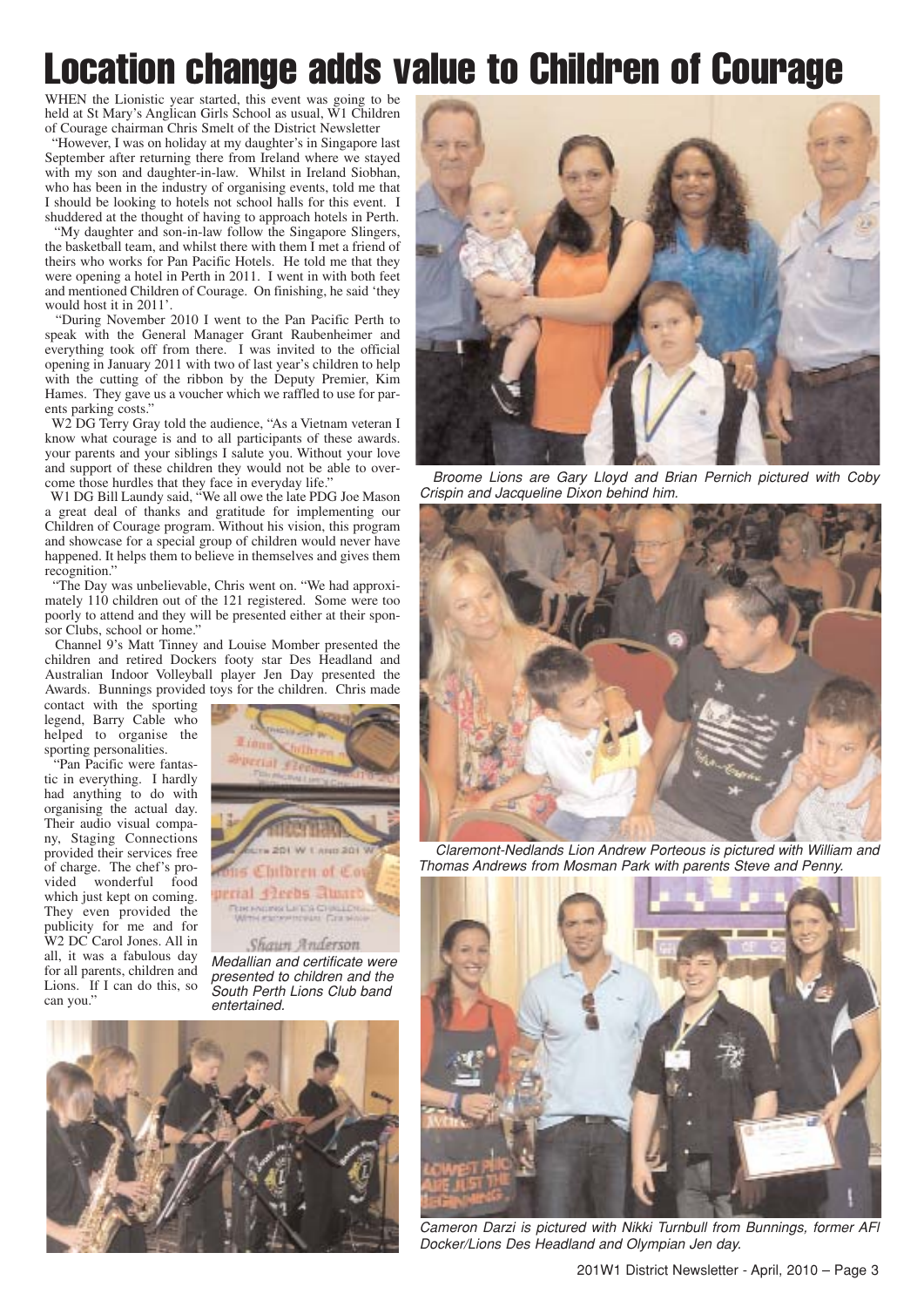

Gillian Mahony is pictured with W1 DG Bill Laundy and YOTY judge Theo Efthymiou from the National Australia Bank.

### Gillian Mahony joins two previous winners from Claremont Nedlands Lions Club to make the 2011 National Youth Of the Year Final

Methodist Ladies College student, Gillian Mahony, won the W-Districts State Final of the Youth of the Year Quest, on Saturday, March 26.

As Gillian is the holder of the State title, she has advanced to the national final which will take place when the Lions Multiple District convention is held in Launceston this month.

The prizes are attractive - the State winners receive a round Australia trip to visit the home town or city of all the other State winners. This will take place in December and January for five weeks. There is also a \$500 cash prize for these winners.

The overall national winner also receives a trip as a Lions YOTY Quest Australian ambassador to an International Youth Exchange Camp in the United Kingdom, plus \$1000 spending money. This is an opportunity which Gillian is looking forward to as she has ambitions to study arts and commerce at UWA, with a view to a career as a diplomat.

In the public speaking section, all contestants responded to two impromptu questions, which included; identifying the qualities of a good leader in the workforce and the issue relating to school bullying and the intrusion of the media. Gillian's five minutes' prepared speech was on the subject of "Secrets and Wikileaks".

The Quest seeks to develop citizenship and leadership qualities.

Contestants were assessed and judged on these criteria:

Leadership, sporting, cultural and community involvement; Personality; General knowledge; Academic record and Public speaking.

Page 4 – 201W1 District Newsletter – April, 2010 The Lions/NAB Youth of the Year Quest began in 1964. It is open to young Australians

aged between 16 and 19. There have been many prominent Australians who have entered the quest, including the former prime minister, Kevin Rudd. The National Australia Bank has sponsored the Quest for fourteen years.

The Lions Club of Claremont-Nedlands, Gillian's sponsor, will present her with a keepsake trophy and MLC with the perpetual trophy which is to be displayed in the school's trophy cabinet for the next year.

Speaking to the District Newslettter Claremont Nedlands bugle Geoff "Roy the

### **Youth Exchange program needs your club's help**

Over 100 international youth arrive in Australia July 2 this year under the Lions Youth Exchange Program.

These young people will participate in an Australian youth camp in Queensland, NSW or Victoria and then live with one or more host families for one, two or three weeks.

Owing to their proximity to the Australian youth camps, Lions clubs in Qld and northern NSW have hosted more than their fair share of the incoming youth annually.

The impact of the recent floods and cyclone in Qld means these clubs cannot host youth to the same extent this year.

Australia has also received enquiries from youth exchangees who planned visits to Japan but now wish to come to Australia in July.

The need for host clubs and families is greater than ever.

Lions Districts outside Qld and northern NSW need to show their support by offering to host incoming youth as soon as possible.

Boy" Warner offered his congratulations to his club's entrant, Gillian Mahony from MLC who took out the State Final.

"Gillian was up against some stiff opposition in five other excellent contestants from both W **Districts** 

She now follows Emily O'Keeffe from Prespertarium Ladies College in 2006/07, and Merredith Cully from Iona in 2008/09 as contestants sponsored through our club." Roy said.

**–Brian Williams, W1 Youth Of The Year Chairman.**

W1 District Y o u t h Exchange Chair Dale Thomson<br>has so far has so arranged hosting for 10 youth in her District. As at March 30, not one hosting enquiry has



come from W2 District.

If your club has hosted previously or is new to this role, please consider hosting one or more international youth as a club project.

Try it, you will enjoy it!

For information about hosting youth in W2 District, please contact:

–Lion Helen Dalgleish. MD201 Youth Exchange committee member. Ph: 9332 1651 E: helend222@hotmail.com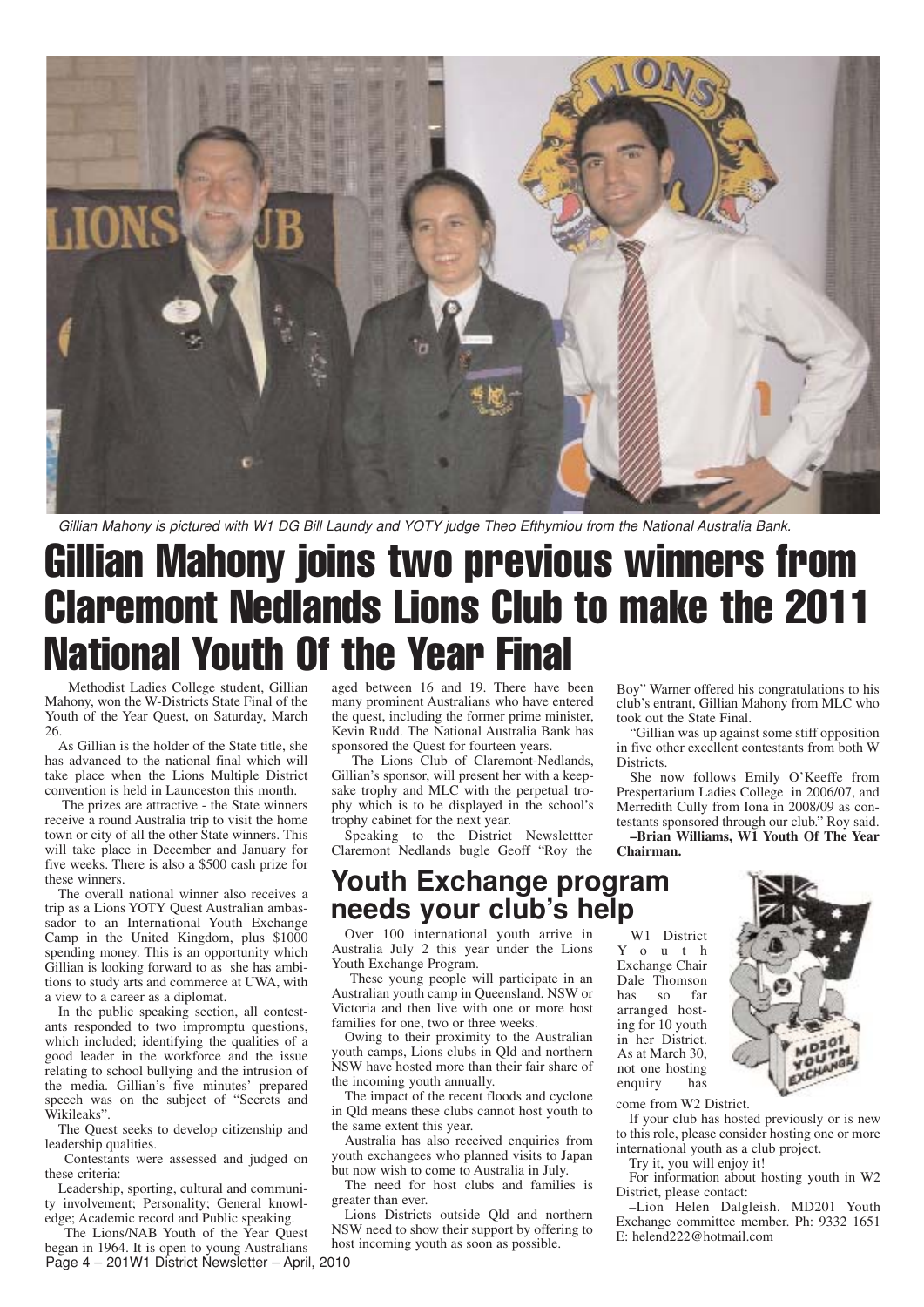

ABOVE: Showtime Convention revue by Canning City Lions and hosted by First Vice District Governor Stuart McFadyen at the Broome Convention on October 8, 9 and 10, 2011. Our picture includes the late PDG Lorraine Strickland. PICTURE: David Broughton.

# Canning City Showtime Convention ready for the bright lights

Cannng City Lions Club are hosting the  $46<sup>th</sup>$ District 201W1 Convention titled the Showtime over the weekend of October 7, 8 and 9.

Early Bird registration will be closing soon and the winner will receive their hospitality free for the weekend. Please get your registrations in quickly see page 6.

The venue is the Canning Agricultural Showgrounds on Albany Highway and is big venue with plenty of easy parking.

Make your accommodation bookings as soon as possible as hotels are booking out quickly because of the Commonwealth Heads of Government Meeting in Perth the next weekend.

The Convention will commence with registrations and fellowship on Friday afternoon and evening. This will ensure that Lions who have to travel do not miss out on any of the fun of the Convention.

Saturday's programme will have the Official welcomes, flag ceremony, remembrance ceremony and District business including elections. The evening's entertainment "Stuart's Kneesup" will ensure lots of great entertainment, laughs and dancing as well as a fantastic meal. Be sure not to miss it.

Sunday will start with a Lions Breakfast followed by the final business sessions and a farewell lunch.

Come and join us for a fantastic weekend. Everyone is sure to find something they will enjoy.

### CLUB OFFICERS FORUM **Sunday, May 15, 2011 The Sutton Centre, Rowethorpe, Bentley (Enter via Banksia Rise off Hayman Road) Time: 8.30am for 9am start Cost: Morning Tea, Lunch \$10**

This is an informative day for all Lions, but especially Presidents, Secretaries, Treasurers and Membership Chairpersons

There will also be a Zone Chairman's Forum. DGE Stuart MacFadyen looks forward to seeing as many as possible attend. Please come along and learn how to manage your Club's business and run meetings effectively.

RSVP for catering 6th May 2011 To: Christine Walker. DC Leadership

Number attending . . . . . . . Club: . . . . . . . Please send return slip to: P.O. Box 2524 Malaga WA 6944 Cost \$10.00 each Please pay cash or cheque on the day. Any enquiries: Phone 9457 6338 or 0417 000 276

### **40th Anniversary Celebrations Stirling Lions Club** SATURDAY, MAY 28, 2011

PRES. RICHARD COX: richard.bev@bigpond.com 93076883 SEC. GARY McATEE: stirlinglionsclub@bigpond.com 0419 760 321 R.S.V.P. FRIDAY, MAY 13, 2011